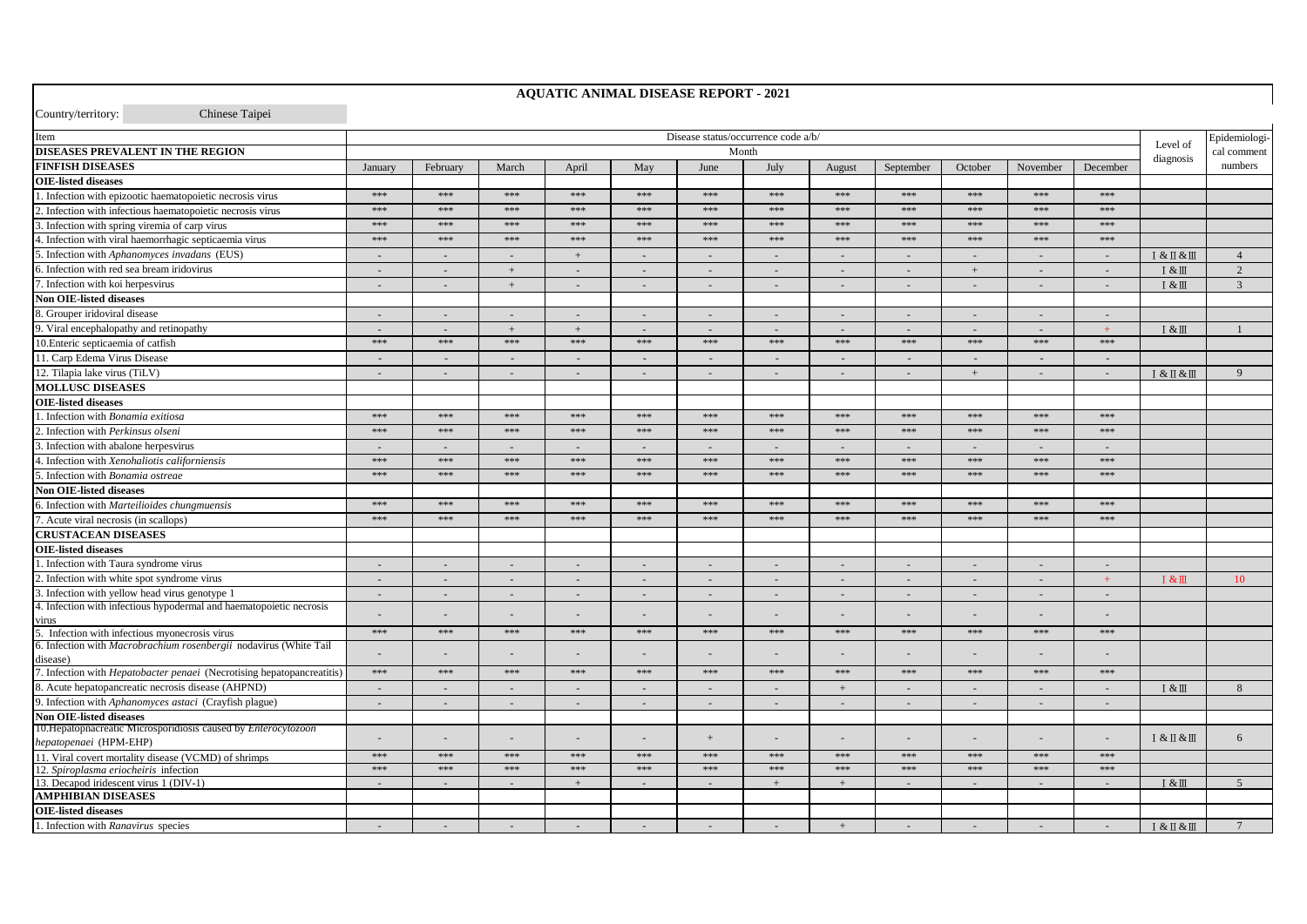| 2. Infection with Batrachochytrium dendrobatidis                                                                                                                                                                                                                                                                                                                                                                                                                | $***$          | $***$                      | $***$         | $***$                                               | $***$ | $***$ | $***$ | ***   | $***$ | $***$ | $***$ | $***$ |  |
|-----------------------------------------------------------------------------------------------------------------------------------------------------------------------------------------------------------------------------------------------------------------------------------------------------------------------------------------------------------------------------------------------------------------------------------------------------------------|----------------|----------------------------|---------------|-----------------------------------------------------|-------|-------|-------|-------|-------|-------|-------|-------|--|
| 3. Infection with Batrachochytrium salamandrivorans                                                                                                                                                                                                                                                                                                                                                                                                             | $***$          | $***$                      | $***$         | $***$                                               | $***$ | $***$ | $***$ | $***$ | $***$ | $***$ | $***$ | $***$ |  |
|                                                                                                                                                                                                                                                                                                                                                                                                                                                                 |                |                            |               |                                                     |       |       |       |       |       |       |       |       |  |
|                                                                                                                                                                                                                                                                                                                                                                                                                                                                 |                |                            |               |                                                     |       |       |       |       |       |       |       |       |  |
| <b>Prepared by:</b>                                                                                                                                                                                                                                                                                                                                                                                                                                             |                |                            |               |                                                     |       |       |       |       |       |       |       |       |  |
| Pei-I Wu<br>Name:                                                                                                                                                                                                                                                                                                                                                                                                                                               |                |                            |               |                                                     |       |       |       |       |       |       |       |       |  |
| D.V.M. Specialist<br>Position:                                                                                                                                                                                                                                                                                                                                                                                                                                  |                |                            |               |                                                     |       |       |       |       |       |       |       |       |  |
|                                                                                                                                                                                                                                                                                                                                                                                                                                                                 |                |                            |               |                                                     |       |       |       |       |       |       |       |       |  |
| January, 2022<br>Date:                                                                                                                                                                                                                                                                                                                                                                                                                                          |                |                            |               |                                                     |       |       |       |       |       |       |       |       |  |
|                                                                                                                                                                                                                                                                                                                                                                                                                                                                 |                |                            |               |                                                     |       |       |       |       |       |       |       |       |  |
| ANY OTHER DISEASES OF IMPORTANCE                                                                                                                                                                                                                                                                                                                                                                                                                                |                |                            |               |                                                     |       |       |       |       |       |       |       |       |  |
|                                                                                                                                                                                                                                                                                                                                                                                                                                                                 |                |                            |               |                                                     |       |       |       |       |       |       |       |       |  |
|                                                                                                                                                                                                                                                                                                                                                                                                                                                                 |                |                            |               |                                                     |       |       |       |       |       |       |       |       |  |
| DISEASES PRESUMED EXOTIC TO THE REGION <sup>b</sup>                                                                                                                                                                                                                                                                                                                                                                                                             |                |                            |               |                                                     |       |       |       |       |       |       |       |       |  |
| <b>LISTED BY THE OIE</b>                                                                                                                                                                                                                                                                                                                                                                                                                                        |                |                            |               |                                                     |       |       |       |       |       |       |       |       |  |
| Finfish: Infection with HPR-deleted or HPRO salmon anaemia virus; Infection with salmon pancreas disease virus;                                                                                                                                                                                                                                                                                                                                                 |                |                            |               |                                                     |       |       |       |       |       |       |       |       |  |
| Infection with Gyrodactylus salaris.                                                                                                                                                                                                                                                                                                                                                                                                                            |                |                            |               |                                                     |       |       |       |       |       |       |       |       |  |
| Molluses: Infection with Marteilia refringens; Perkinsus marinus.                                                                                                                                                                                                                                                                                                                                                                                               |                |                            |               |                                                     |       |       |       |       |       |       |       |       |  |
|                                                                                                                                                                                                                                                                                                                                                                                                                                                                 |                |                            |               |                                                     |       |       |       |       |       |       |       |       |  |
| <b>NOT LISTED BY THE OIE</b>                                                                                                                                                                                                                                                                                                                                                                                                                                    |                |                            |               |                                                     |       |       |       |       |       |       |       |       |  |
| Finfish: Channel catfish virus disease                                                                                                                                                                                                                                                                                                                                                                                                                          |                |                            |               |                                                     |       |       |       |       |       |       |       |       |  |
| $\underline{a}$ Please use the following occurrence code:                                                                                                                                                                                                                                                                                                                                                                                                       |                |                            |               |                                                     |       |       |       |       |       |       |       |       |  |
|                                                                                                                                                                                                                                                                                                                                                                                                                                                                 |                |                            |               |                                                     |       |       |       |       |       |       |       |       |  |
| Occurrence code and<br><b>Definition</b><br>symbol                                                                                                                                                                                                                                                                                                                                                                                                              |                | Occurrence code and symbol |               | <b>Definition</b>                                   |       |       |       |       |       |       |       |       |  |
| The disease is present with clinical signs in the whole<br>Disease present                                                                                                                                                                                                                                                                                                                                                                                      |                |                            |               |                                                     |       |       |       |       |       |       |       |       |  |
| country (in domestic species or wildlife)                                                                                                                                                                                                                                                                                                                                                                                                                       |                | Disease absent             |               | The disease was absent in the country during the    |       |       |       |       |       |       |       |       |  |
| Disease limited to one The disease is present with clinical signs, and limited to                                                                                                                                                                                                                                                                                                                                                                               |                | $\overline{a}$             |               | reporting period (in domestic species or wildlife). |       |       |       |       |       |       |       |       |  |
| or more zones<br>one or more zones/compartments (in domestic species or                                                                                                                                                                                                                                                                                                                                                                                         |                |                            |               | The disease has "never been reported" (historically |       |       |       |       |       |       |       |       |  |
| $+()$<br>wildlife)                                                                                                                                                                                                                                                                                                                                                                                                                                              |                | Never reported             |               | absent) for the whole country in domestic species   |       |       |       |       |       |       |       |       |  |
| Confirmed infestation or infection using diagnostic tests,<br>Infection/infestation                                                                                                                                                                                                                                                                                                                                                                             |                | 0000                       | and wildlife. |                                                     |       |       |       |       |       |       |       |       |  |
| but no clinical signs observed (in domestic species or<br>$+?$<br>wildlife)                                                                                                                                                                                                                                                                                                                                                                                     |                |                            |               |                                                     |       |       |       |       |       |       |       |       |  |
|                                                                                                                                                                                                                                                                                                                                                                                                                                                                 | No information |                            |               | No information is available regarding the presence  |       |       |       |       |       |       |       |       |  |
| Infection/infestation<br>Confirmed infestation or infection using diagnostic tests,                                                                                                                                                                                                                                                                                                                                                                             |                | ***                        |               | or the absence of this disease during the reporting |       |       |       |       |       |       |       |       |  |
| limited to one or more<br>but no clinical signs observed and limited to one or more                                                                                                                                                                                                                                                                                                                                                                             |                |                            |               | period (in domestic species or wildlife).           |       |       |       |       |       |       |       |       |  |
| zones<br>zones/compartments (in domestic species or wildlife)<br>$+?()$                                                                                                                                                                                                                                                                                                                                                                                         |                |                            |               |                                                     |       |       |       |       |       |       |       |       |  |
|                                                                                                                                                                                                                                                                                                                                                                                                                                                                 |                |                            |               |                                                     |       |       |       |       |       |       |       |       |  |
| The presence of the disease was suspected but not<br>Disease suspected<br>confirmed (in domestic species or wildlife)                                                                                                                                                                                                                                                                                                                                           |                |                            |               |                                                     |       |       |       |       |       |       |       |       |  |
| Disease suspected but                                                                                                                                                                                                                                                                                                                                                                                                                                           |                |                            |               |                                                     |       |       |       |       |       |       |       |       |  |
| The presence of the disease was suspected but not<br>not confirmed and                                                                                                                                                                                                                                                                                                                                                                                          |                |                            |               |                                                     |       |       |       |       |       |       |       |       |  |
| limited to one or more confirmed and limited to one or more                                                                                                                                                                                                                                                                                                                                                                                                     |                |                            |               |                                                     |       |       |       |       |       |       |       |       |  |
| zones/compartments (in domestic species or wildlife)<br>zones<br>20                                                                                                                                                                                                                                                                                                                                                                                             |                |                            |               |                                                     |       |       |       |       |       |       |       |       |  |
|                                                                                                                                                                                                                                                                                                                                                                                                                                                                 |                |                            |               |                                                     |       |       |       |       |       |       |       |       |  |
| b/ If there is any changes on historical data, please highlight in RED                                                                                                                                                                                                                                                                                                                                                                                          |                |                            |               |                                                     |       |       |       |       |       |       |       |       |  |
| 1. Epidemiological comments:                                                                                                                                                                                                                                                                                                                                                                                                                                    |                |                            |               |                                                     |       |       |       |       |       |       |       |       |  |
|                                                                                                                                                                                                                                                                                                                                                                                                                                                                 |                |                            |               |                                                     |       |       |       |       |       |       |       |       |  |
|                                                                                                                                                                                                                                                                                                                                                                                                                                                                 |                |                            |               |                                                     |       |       |       |       |       |       |       |       |  |
| (Comments should include: 1) Origin of the disease or pathogen (history of the disease); 2) Species affected; 3) Disease characteristics (unusual clinical signs or lesions); 4) Pathogen (isolated/sero-typed); 5) Mortality<br>names of infected areas; 8) Preventive/control measures taken; 9) Samples sent to national or international laboratories for confirmation (indicate the names of laboratories); 10) Published paper (articles in journals/webs |                |                            |               |                                                     |       |       |       |       |       |       |       |       |  |
|                                                                                                                                                                                                                                                                                                                                                                                                                                                                 |                |                            |               |                                                     |       |       |       |       |       |       |       |       |  |
|                                                                                                                                                                                                                                                                                                                                                                                                                                                                 |                |                            |               |                                                     |       |       |       |       |       |       |       |       |  |

Comment No.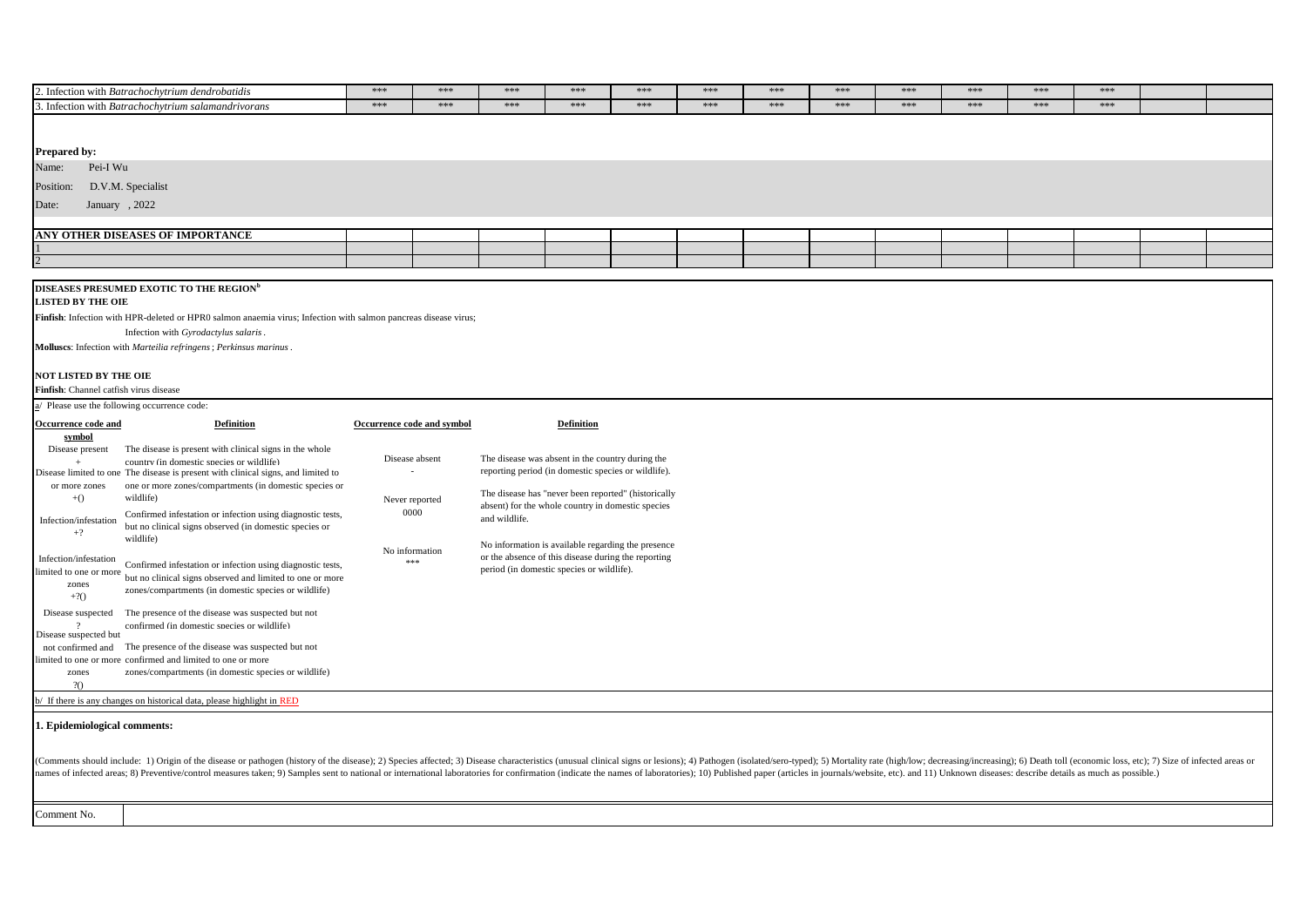|                 | 1. Pingtung county. 4 outbreak reports from 4 farms.                                                                |
|-----------------|---------------------------------------------------------------------------------------------------------------------|
|                 | 2. Confirmed Date: (1) Mar 5, (2) Apr 13, (3) Apr 16, (4) Dec 15.                                                   |
|                 | 3. Species: (1), (2), (3) Epinephelus fuscoguttatus x Epinephelus lanceolatus, (4) Lates calcarifer.                |
|                 | 4. Mortality rate: low to moderate.                                                                                 |
|                 | 5. Total number of death: (1) 2640/70000, (2) 900/20000, (3) 6600/40000, (4) 240/30000.                             |
|                 | 1. Pingtung county, Yilan County. 2 outbreak reports from 2 farms.                                                  |
|                 | 2. Confirmed Date: (1) Mar 31, (2) Oct 26.                                                                          |
| 2               | 3. Species: (1), (2) Epinephelus fuscoguttatus x Epinephelus lanceolatus.                                           |
|                 | 4. Mortality rate: low to moderate.                                                                                 |
|                 | 5. Total number of death: (1) 500/30000, (2) 140/500.                                                               |
|                 | 1. Pingtung county. 1 outbreak report from 1 farm.                                                                  |
|                 | 2. Confirmed Date: (1) Mar 31.                                                                                      |
| 3               | 3. Species: (1) Cyprinus carpio.                                                                                    |
|                 | 4. Mortality rate: low.                                                                                             |
|                 | 5. Total number of death: (1) 60000/3000000.                                                                        |
|                 | 1. New Taipei City. 1 outbreak report from 1 farm.                                                                  |
|                 | 2. Confirmed Date: (1) Apr 9.                                                                                       |
| $\overline{4}$  | 3. Species: (1) Micropterus salmoides.                                                                              |
|                 | 4. Mortality rate: high.                                                                                            |
|                 | 5. Total number of death: (1) 60000/60000.                                                                          |
|                 | 1. Miaoli County, Pingtung county. 5 outbreak reports from 5 farms.                                                 |
|                 | 2. Confirmed Date: (1) Apr 12, (2) Apr 26, (3) Jul 28, (4) Aug 3, (5) Aug 3.                                        |
| 5               | 3. Species: $(1)$ , $(2)$ , $(3)$ , $(4)$ , $(5)$ Cherax quadricarinatus.                                           |
|                 | 4. Mortality rate: low.<br>5. Total number of death: (1) 0/50000, (2) 0/25000, (3) 0/1000, (4) 0/20000, (5) 0/5668. |
|                 | 1. New Taipei City. 3 outbreak reports from 3 farms.                                                                |
|                 | 2. Confirmed Date: (1) Jun 29, (2) Jun 29, (3) Jun 29.                                                              |
| 6               | 3. Species: (1), (2), (3) Litopenaeus vannamei.                                                                     |
|                 | 4. Mortality rate: low to high.                                                                                     |
|                 | 5. Total number of death: (1) 80000/152000, (2) 60000/600000, (3) 50000/500000.                                     |
|                 | 1. Pingtung County. 1 outbreak report from 1 farm.                                                                  |
|                 | 2. Confirmed Date: (1) Aug 3.                                                                                       |
| $7\phantom{.0}$ | 3. Species: (1) Lithobates catesbeianus.                                                                            |
|                 | 4. Mortality rate: low.                                                                                             |
|                 | 5. Total number of death: (1) 20000/400000.                                                                         |
|                 | 1. Yilan County. 1 outbreak report from 1 farm.                                                                     |
|                 | 2. Confirmed Date: (1) Aug 26.                                                                                      |
| 8               | 3. Species: (1) Penaeus monodon.                                                                                    |
|                 | 4. Mortality rate: high.                                                                                            |
|                 | 5. Total number of death: (1) 81000/90000.                                                                          |